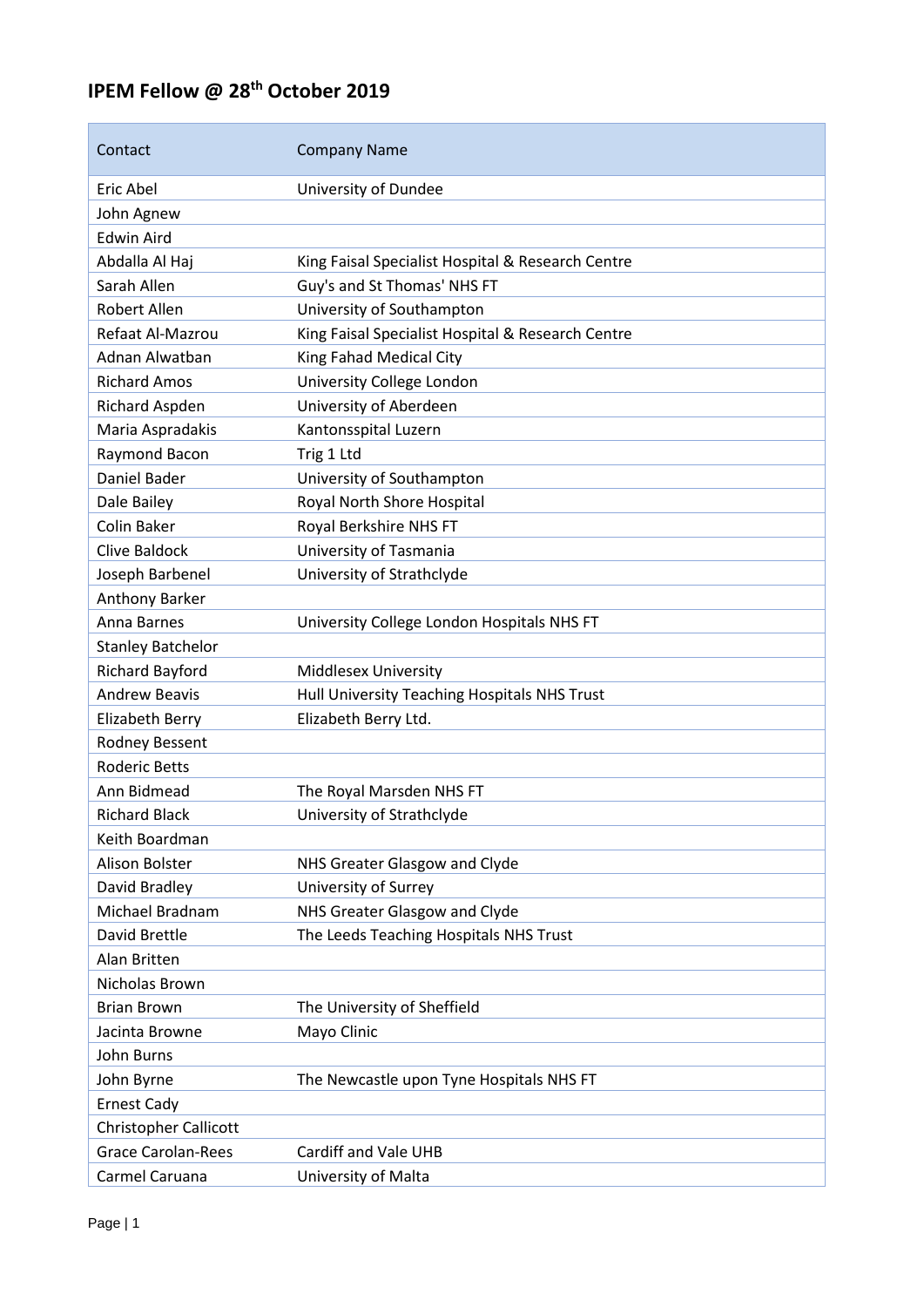| <b>Iain Chambers</b>           |                                                  |
|--------------------------------|--------------------------------------------------|
| <b>Kwok Chan</b>               | Pamela Youde Nethersole Eastern Hospital         |
| Paul Chappell                  |                                                  |
| Claire-Louise Chapple          | The Newcastle upon Tyne Hospitals NHS FT         |
| Simon Cherry                   | University of California                         |
| Kin Cheung                     | Hong Kong Sanatorium & Hospital                  |
| Nachiappan Chockalingam        | <b>Staffordshire University</b>                  |
| <b>Stelios Christofides</b>    | Nicosia General Hospital                         |
| <b>Edwin Claridge</b>          | University Hospitals Birmingham NHS FT           |
| Catharine Clark                | Royal Surrey County NHS FT                       |
| Sally Clift                    | University of Bath                               |
| John Clifton                   |                                                  |
| <b>Andrew Coleman</b>          | Guy's and St Thomas' NHS FT                      |
| Ian Coles                      |                                                  |
| <b>Bernard Conway</b>          | University of Strathclyde                        |
| David Cook                     | University College London Hospitals NHS FT       |
| <b>Catherine Coolens</b>       | <b>Princess Margaret Cancer Centre</b>           |
| <b>Philip Cosgriff</b>         |                                                  |
| <b>Richard Cranage</b>         |                                                  |
| Diane Crawford                 | University Hospitals Bristol NHS FT              |
| Marie Crawley                  |                                                  |
| John Curnow                    |                                                  |
| <b>Geoffrey Cusick</b>         |                                                  |
| Roger Dale                     |                                                  |
| David Dance                    | Royal Surrey County NHS FT                       |
| <b>Indra Das</b>               | New York University Langone Medical Center       |
| <b>Timothy David</b>           | University of Canterbury                         |
| Janet De Wilde                 | Imperial College London                          |
| <b>Alastair Deller</b>         |                                                  |
| George Dempsey                 | <b>Belfast Health and Social Care Trust</b>      |
| Antony Denman                  |                                                  |
| Michael Dolan                  | <b>NHS Lothian</b>                               |
| Philip Drury                   |                                                  |
| Derek D'Souza                  | University College London Hospitals NHS FT       |
| <b>Francis Duck MBE</b>        |                                                  |
| Nicholas Dudley                | United Lincolnshire Hospitals NHS Trust          |
| David Eaton                    | Guy's and St Thomas' NHS FT                      |
| Jonathan Eatough               | University Hospitals of North Midlands NHS Trust |
| Craig Edwards                  | University Hospitals of North Midlands NHS Trust |
| Alexander Elliott              |                                                  |
| <b>Philip Evans</b>            | University of Surrey                             |
| David Evans                    |                                                  |
| <b>William David Evans MBE</b> | Cardiff and Vale UHB                             |
| Andrew Fagan                   | Mayo Clinic                                      |
| <b>Robert Farley</b>           | South Tees Hospitals NHS FT                      |
| Keith Faulkner                 |                                                  |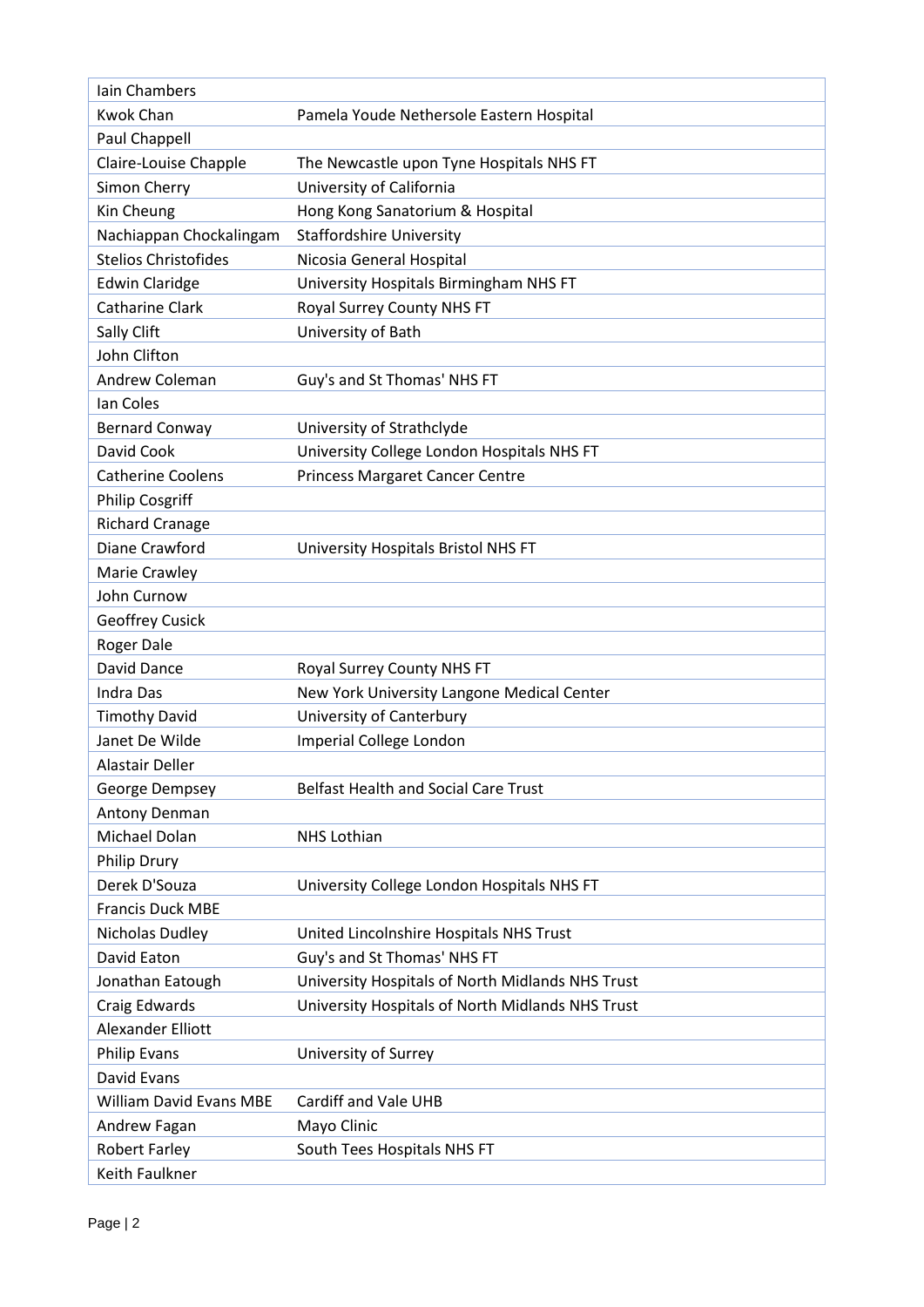| Anthony Fisher             | Liverpool University Hospitals NHS Trust        |
|----------------------------|-------------------------------------------------|
| John Fisher CBE            | University of Leeds                             |
| Margaret Flower            |                                                 |
| <b>Glenn Flux</b>          | Institute of Cancer Research                    |
| <b>Richard Fox</b>         | University of Western Australia                 |
| Adam Gibson                | University College London                       |
| Christopher Gibson         |                                                 |
| Colin Gibson               | Cardiff and Vale UHB                            |
| Harinderjit Gill           | University of Bath                              |
| <b>Brian Goddard</b>       |                                                 |
| Karen Goldstone MBE        |                                                 |
| David Gow CBE              |                                                 |
| Penny Gowland              | University of Nottingham                        |
| <b>Lindsay Grant</b>       |                                                 |
| <b>Martin Graves</b>       | Cambridge University Hospitals NHS FT           |
| <b>Claire Greaves</b>      | Nottingham University Hospitals NHS Trust       |
| <b>Stuart Green</b>        | University Hospitals Birmingham NHS FT          |
| Harry Green                |                                                 |
| <b>Huw Griffiths</b>       |                                                 |
| <b>Peter Griffiths OBE</b> |                                                 |
| Matthew Guy                | University Hospital Southampton NHS FT          |
| John Haggith               |                                                 |
| David Hamilton             | The Christie NHS FT                             |
| Jeffrey Hand               |                                                 |
| <b>Stig Hansen</b>         |                                                 |
| Claire Hardiman            | Imperial College Healthcare NHS Trust           |
| <b>Nigel Harris</b>        | West of England Academic Health Science Network |
| Roger Harrison             |                                                 |
| David Harrison             |                                                 |
| David Hawkes               | University College London                       |
| John Haywood               |                                                 |
| <b>Francis Hegarty</b>     | Children's Hospital Group, Ireland              |
| <b>Thomas Hilditch</b>     |                                                 |
| Philip Hillel              | Sheffield Teaching Hospitals NHS FT             |
| Patrick Horton             |                                                 |
| <b>Peter Hoskins</b>       | University of Edinburgh                         |
| Alan Hounsell              | <b>Belfast Health and Social Care Trust</b>     |
| Alan Hufton                |                                                 |
| Andrew Irwin               | Swansea Bay UHB                                 |
| Keith Ison OBE             |                                                 |
| Peter Jackson              |                                                 |
| Evan James                 |                                                 |
| Peter Jarritt              |                                                 |
| Deric Jones                |                                                 |
| Andrew Jones               |                                                 |
| <b>Terence Jones</b>       |                                                 |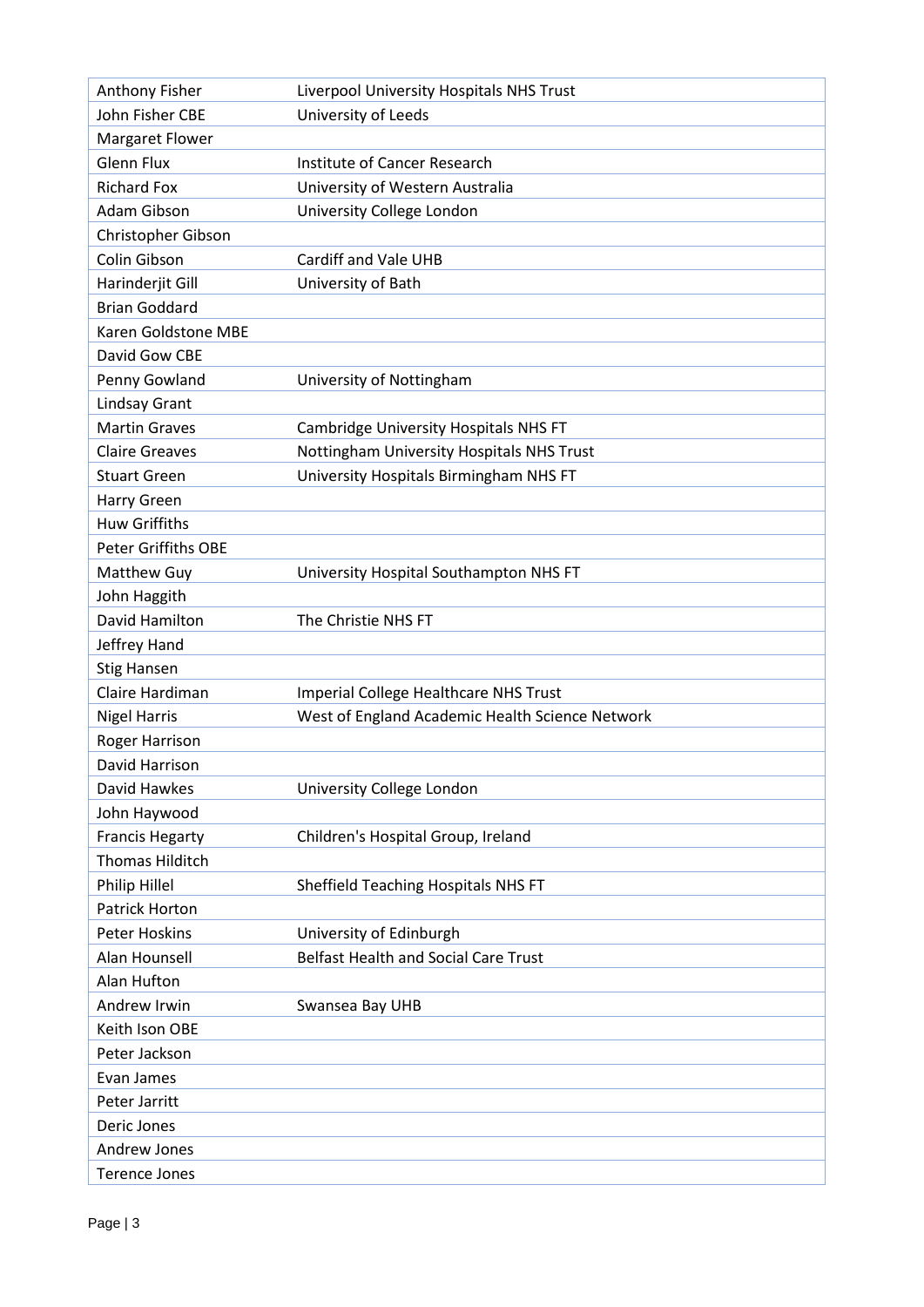| Andrzej Kacperek            | The Clatterbridge Cancer Centre NHS FT    |
|-----------------------------|-------------------------------------------|
| David Keating               |                                           |
| Stephen Keevil              | Guy's and St Thomas' NHS FT               |
| Michael Keir                |                                           |
| Ashraf Khir                 | <b>Brunel University London</b>           |
| Mark Knight                 | Maidstone and Tunbridge Wells NHS Trust   |
| <b>Kypros Kouris</b>        | <b>KF Nuclear Diagnostics Ltd.</b>        |
| Panayiotis Kyriacou         | City University of London                 |
| Keith Langmack              | Nottingham University Hospitals NHS Trust |
| John Law                    |                                           |
| Richard Lawson              |                                           |
| Martin Leach                | Institute of Cancer Research              |
| <b>Richard Lerski</b>       |                                           |
| Cornelius Lewis             |                                           |
| <b>Geraint Lewis</b>        | <b>Velindre NHS Trust</b>                 |
| James Lloyd                 | The Newcastle upon Tyne Hospitals NHS FT  |
| David Lurie                 | University of Aberdeen                    |
| Elizabeth Macaulay          | University Hospitals Plymouth NHS Trust   |
| <b>Warren Macdonald</b>     | Imperial College London                   |
| Niall MacDougall            | <b>Barts Health NHS Trust</b>             |
| Ranald MacKay               | The Christie NHS FT                       |
| <b>Alison Mackie</b>        | County Durham and Darlington NHS FT       |
| <b>Richard Major</b>        |                                           |
| James Malone                |                                           |
| Rajgopal Mani               | University of Southampton                 |
| <b>Christopher Marshall</b> | Cardiff and Vale UHB                      |
| Ian Marshall                | University of Edinburgh                   |
| <b>Colin Martin</b>         |                                           |
| <b>Kevin Martin</b>         |                                           |
| Paul Martin-Smith           |                                           |
| Michael Masoomi             |                                           |
| <b>William Mayles</b>       | The Clatterbridge Cancer Centre NHS FT    |
| Ian McCarthy                |                                           |
| Justin McCarthy             |                                           |
| Mark McJury                 | Queen Elizabeth Hospital                  |
| Donald McRobbie             |                                           |
| <b>Judith Meakin</b>        | University of Exeter                      |
| <b>Stuart Meldrum</b>       |                                           |
| James Methven               |                                           |
| <b>Anthony Miles</b>        | University of Bath                        |
| <b>Colin Miller</b>         |                                           |
| <b>Richard Minns</b>        |                                           |
| <b>Ueber Miola</b>          |                                           |
| Marc Miquel                 | <b>Barts Health NHS Trust</b>             |
|                             |                                           |
| John Moore                  |                                           |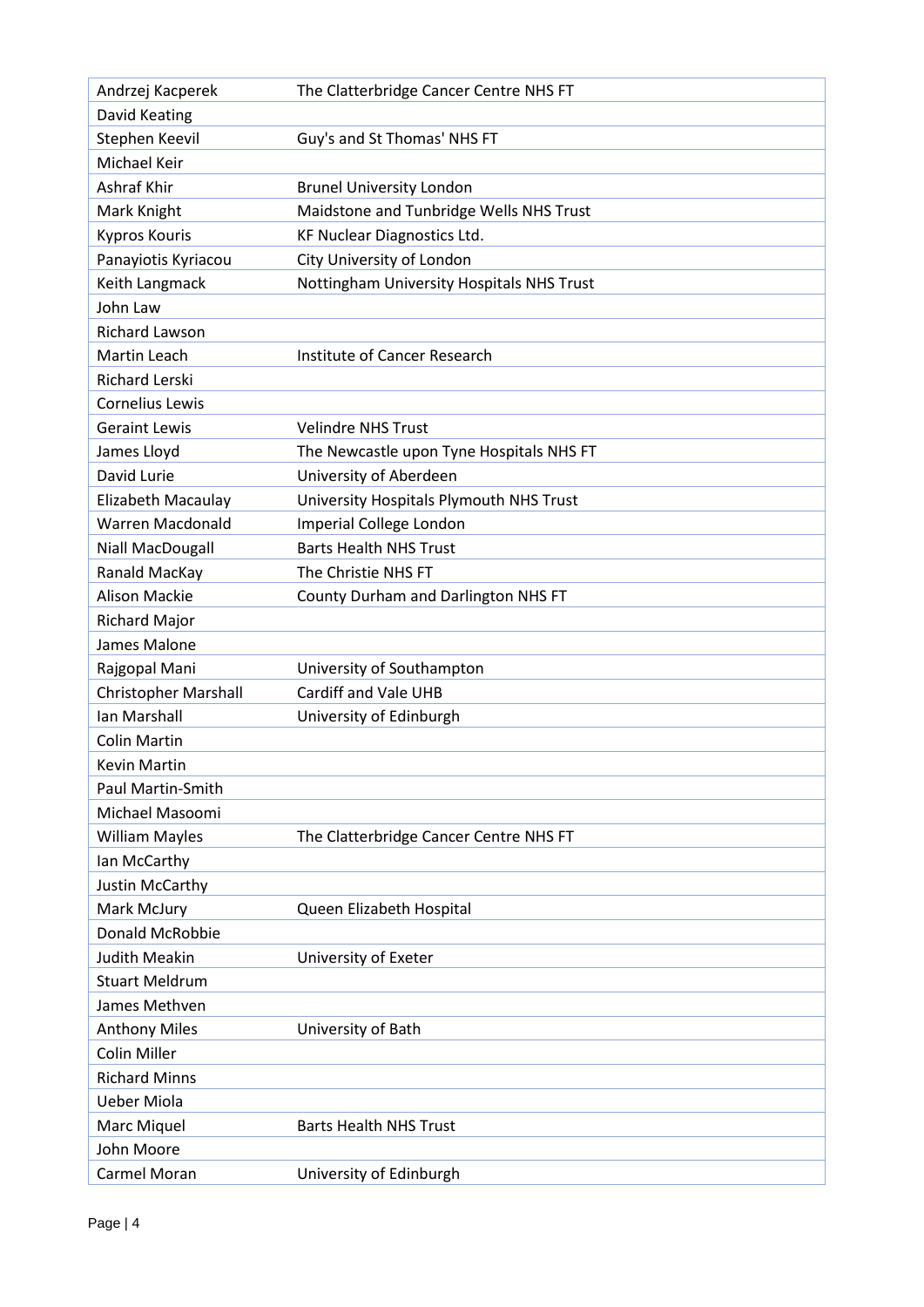| Andrew Morgan               |                                              |
|-----------------------------|----------------------------------------------|
| Helen Morgan                |                                              |
| Harry Moseley               | <b>NHS Tayside</b>                           |
| <b>Richard Mould</b>        |                                              |
| Peter Mountford             |                                              |
| David Murnaghan             |                                              |
| Alan Murray                 | <b>Newcastle University</b>                  |
| <b>Alexander Murray OBE</b> |                                              |
| Melvyn Myers                |                                              |
| Alan Nahum                  |                                              |
| Angela Newing               |                                              |
| <b>Andrew Nisbet</b>        | Royal Surrey County NHS FT                   |
| Perumal Nithiarasu          | Swansea University                           |
| Pamela Nuttall              |                                              |
| Stephen O'Connor            | Global Bio Enterprises Limited               |
| Clement Oxby                |                                              |
| <b>Sharan Packer</b>        | The Leeds Teaching Hospitals NHS Trust       |
| <b>Antony Palmer</b>        | Portsmouth Hospitals NHS Trust               |
| <b>Adrian Parkin</b>        |                                              |
| R Parsons                   |                                              |
| Demetri Pavia               |                                              |
| John Peake                  |                                              |
| <b>Graham Petley</b>        | University of Southampton                    |
| lan Piper                   | NHS Greater Glasgow and Clyde                |
| Elizabeth Pitcher           |                                              |
| <b>Beate Planskoy</b>       |                                              |
| Sally Powley                |                                              |
| Andrew Poynter              | University College London Hospitals NHS FT   |
| <b>Martin Pracy</b>         |                                              |
| Alan Preece                 |                                              |
| Philip Procter              |                                              |
| Stephen Pye                 | <b>NHS Lothian</b>                           |
| lan Pykett                  | <b>Phase Focus Limited</b>                   |
| <b>Robert Railton</b>       |                                              |
| Harcharan Ranu              |                                              |
| Marie Restori               | <b>London Claremont Clinic</b>               |
| <b>Philip Riches</b>        | University of Strathclyde                    |
| John Ridgway                | The Leeds Teaching Hospitals NHS Trust       |
| <b>Colin Roberts</b>        |                                              |
| Marjorie Rose               |                                              |
| Carl Rowbottom              | The Clatterbridge Cancer Centre NHS FT       |
| Simon Ryde                  |                                              |
| <b>Stanley Salmons</b>      | University of Liverpool                      |
| Adrian Sargood              |                                              |
| John Saunderson             | Hull University Teaching Hospitals NHS Trust |
| <b>Richard Scott</b>        | Sheffield Teaching Hospitals NHS FT          |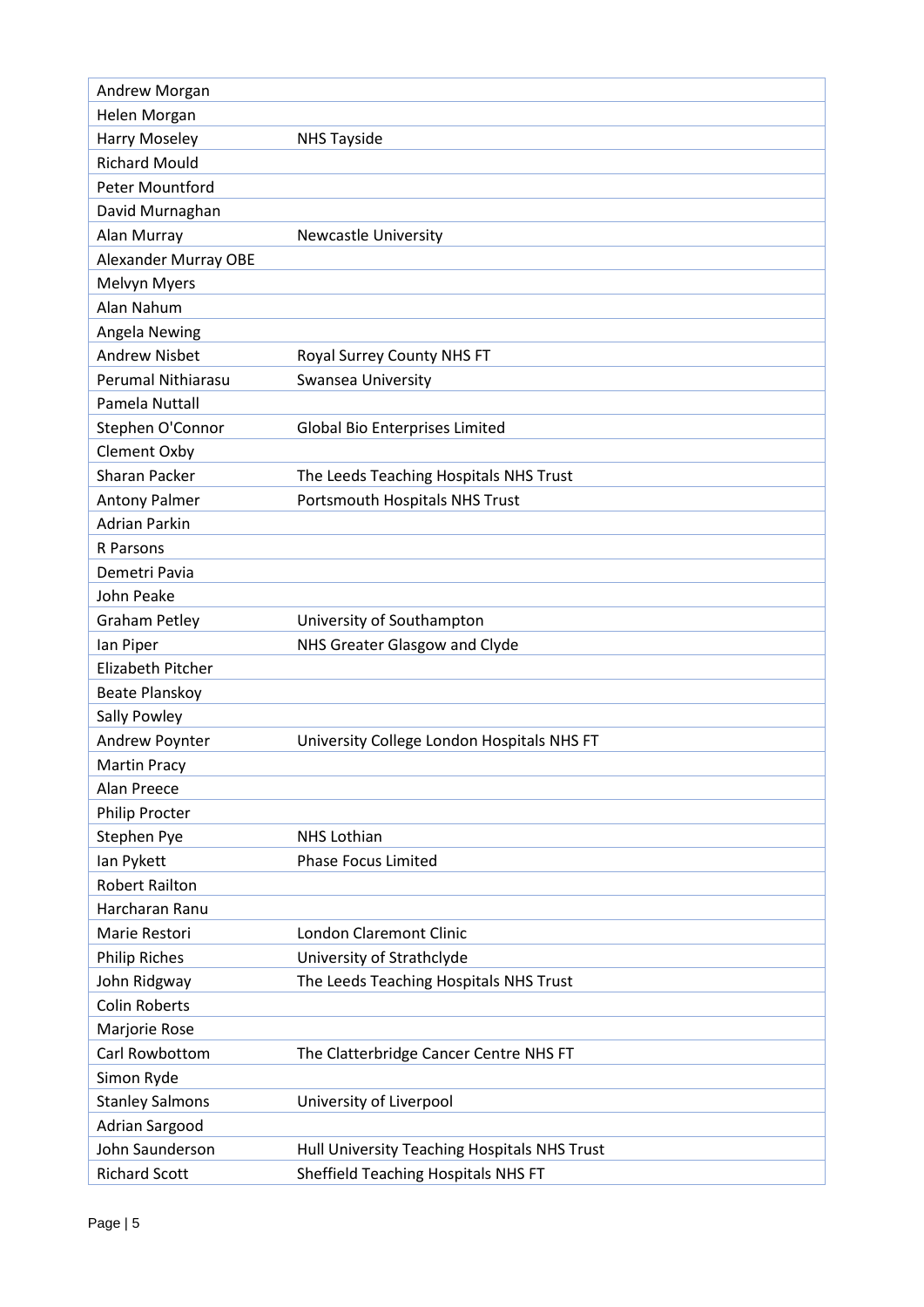| <b>Scott Semple</b>      | Queen's Medical Research Institute                         |
|--------------------------|------------------------------------------------------------|
| Peter Sharp OBE          | University of Aberdeen                                     |
| <b>Susan Sherriff</b>    |                                                            |
| <b>Robert Shields</b>    |                                                            |
| Jacqueline Shipley       | Royal United Hospitals Bath NHS FT                         |
| <b>Andrew Simmons</b>    | Institute of Psychiatry, Psychology & Neuroscience (IOPPN) |
| <b>Arthur Sivyer</b>     |                                                            |
| Christopher Smith        |                                                            |
| Michael Smith            |                                                            |
| Peter Smith              |                                                            |
| Alan Smith               |                                                            |
| Denis Smith              |                                                            |
| Stephen Smye             | University of Leeds                                        |
| Malcolm Sperrin          | <b>Oxford University Hospitals NHS FT</b>                  |
| Emiliano Spezi           | Cardiff University                                         |
| Roger Staff              | <b>NHS Grampian</b>                                        |
| <b>Hazel Starritt</b>    |                                                            |
| <b>Dimitar Stefanov</b>  | <b>Middlesex University</b>                                |
| Harold Stockdale         |                                                            |
| Nicholas Stone           | University of Exeter                                       |
| <b>Bryan Stubbs</b>      |                                                            |
| David Sutton             | <b>NHS Tayside</b>                                         |
| lan Swain                | <b>Bournemouth University</b>                              |
| Slavik Tabakov           | King's College Hospital NHS FT                             |
| Azzam Taktak             | Liverpool University Hospitals NHS Trust                   |
| Kathleen Tanner          | Queen Mary University of London                            |
| Graeme Taylor            |                                                            |
| <b>Robert Taylor</b>     |                                                            |
| David Temperton          |                                                            |
| Gail Ter-Haar            | Institute of Cancer Research                               |
| <b>Russell Thomas</b>    | <b>National Physical Laboratory</b>                        |
| <b>Simon Thomas</b>      | Cambridge University Hospitals NHS FT                      |
| <b>William Thomson</b>   | Sandwell and West Birmingham Hospitals NHS Trust           |
| James Thurston           | The Royal Marsden NHS FT                                   |
| <b>David Thwaites</b>    | The Leeds Teaching Hospitals NHS Trust                     |
| <b>Wendy Tindale OBE</b> | Sheffield Teaching Hospitals NHS FT                        |
| <b>Paul Tofts</b>        |                                                            |
| Mark Tooley              |                                                            |
| Stephen Tozer-Loft       | Sheffield Teaching Hospitals NHS FT                        |
| <b>David Twiss</b>       |                                                            |
| Jaap Vaarkamp            | <b>Betsi Cadwaladr UHB</b>                                 |
| Frank Verhaegen          | <b>Maastro Clinic</b>                                      |
| <b>Alison Vinall</b>     | Norfolk and Norwich University Hospitals NHS FT            |
| Dimitris Visvikis        | Latim - I3S                                                |
| Wendy Waddington         |                                                            |
| Christopher Walker       | The Newcastle upon Tyne Hospitals NHS FT                   |